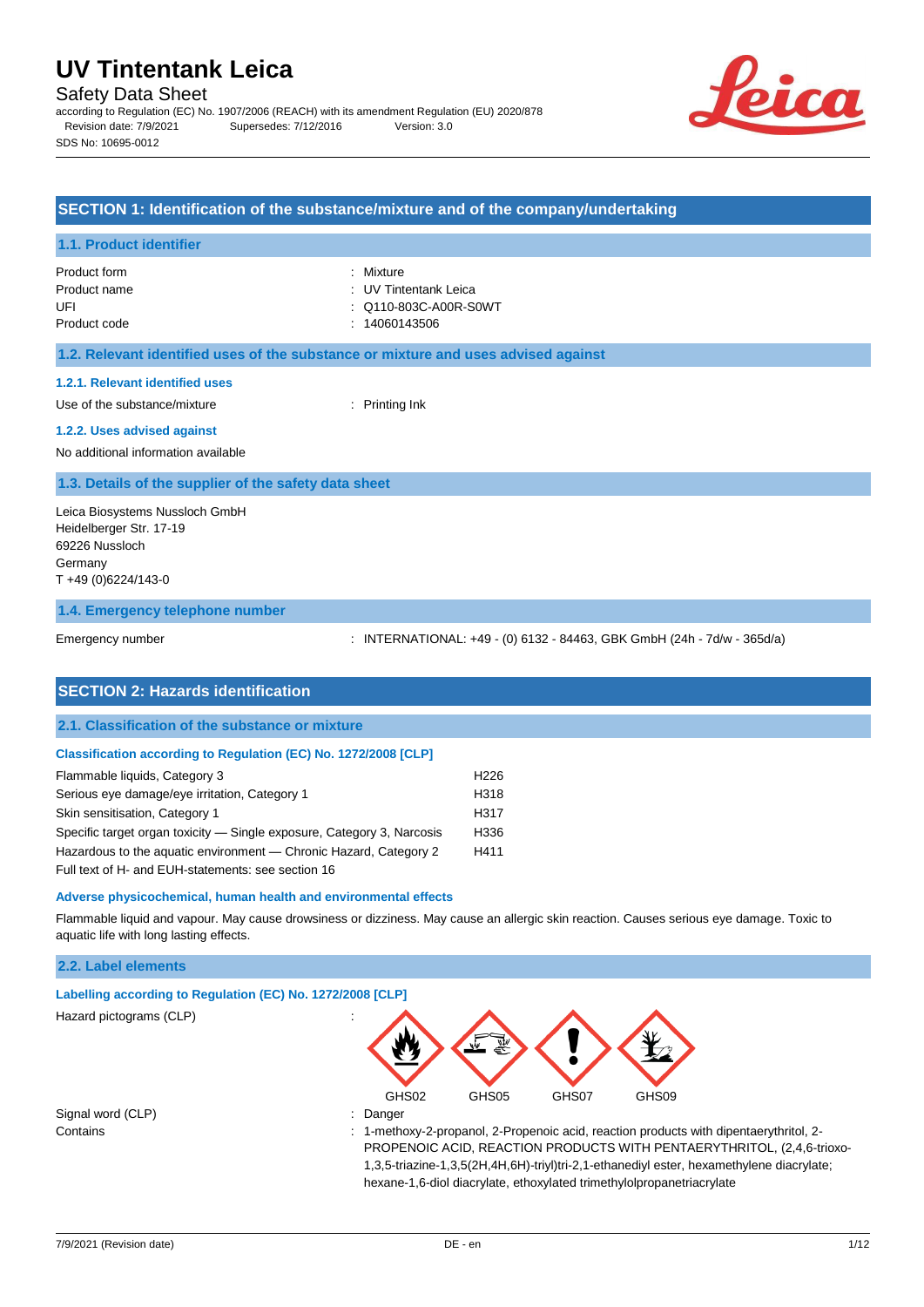## Safety Data Sheet

according to Regulation (EC) No. 1907/2006 (REACH) with its amendment Regulation (EU) 2020/878 SDS No: 10695-0012



| Hazard statements (CLP)        | : H226 - Flammable liquid and vapour.<br>H317 - May cause an allergic skin reaction.<br>H318 - Causes serious eye damage.<br>H336 - May cause drowsiness or dizziness.<br>H411 - Toxic to aquatic life with long lasting effects.                                                                                                                                                                                                                                                                                                                                                      |
|--------------------------------|----------------------------------------------------------------------------------------------------------------------------------------------------------------------------------------------------------------------------------------------------------------------------------------------------------------------------------------------------------------------------------------------------------------------------------------------------------------------------------------------------------------------------------------------------------------------------------------|
| Precautionary statements (CLP) | : P210 - Keep away from heat, hot surfaces, sparks, open flames and other ignition sources.<br>No smoking.<br>P273 - Avoid release to the environment.<br>P280 - Wear eye protection, protective gloves, protective clothing, face protection.<br>P303+P361+P353 - IF ON SKIN (or hair): Take off immediately all contaminated clothing.<br>Rinse skin with water.<br>P305+P351+P338 - IF IN EYES: Rinse cautiously with water for several minutes. Remove<br>contact lenses, if present and easy to do. Continue rinsing.<br>P403+P235 - Store in a well-ventilated place. Keep cool. |

### **2.3. Other hazards**

The mixture does not contain substance(s) included in the list established in accordance with Article 59(1) of REACH for having endocrine disrupting properties, or is not identified as having endocrine disrupting properties in accordance with the criteria set out in Commission Delegated Regulation (EU) 2017/2100 or Commission Regulation (EU) 2018/605

## **SECTION 3: Composition/information on ingredients**

### **3.1. Substances**

### Not applicable

### **3.2. Mixtures**

| <b>Name</b>                                                                     | <b>Product identifier</b>                                                                              | $\%$             | <b>Classification according to</b><br><b>Regulation (EC) No. 1272/2008</b><br>[CLP]                                   |
|---------------------------------------------------------------------------------|--------------------------------------------------------------------------------------------------------|------------------|-----------------------------------------------------------------------------------------------------------------------|
| 1-methoxy-2-propanol<br>Substance with a Community workplace exposure<br>limit  | CAS-No.: 107-98-2<br>EC-No.: 203-539-1<br>EC Index-No.: 603-064-00-3<br>REACH-no: 01-2119457435-<br>35 | $\geq 50 - < 65$ | Flam. Liq. 3, H226<br>STOT SE 3, H336                                                                                 |
| 2-Propenoic acid, reaction products with<br>dipentaerythritol                   | CAS-No.: 1384855-91-7<br>EC-No.: 800-838-4<br>REACH-no: 01-2119980666-<br>22                           | $\ge 5 - < 15$   | Eye Irrit. 2, H319<br>Skin Sens. 1, H317<br>Aquatic Chronic 3, H412                                                   |
| Urethane Acrylate Oligomers                                                     |                                                                                                        | $\ge 5 - < 15$   | Eye Irrit. 2, H319                                                                                                    |
| 2-PROPENOIC ACID, REACTION PRODUCTS WITH<br>PENTAERYTHRITOL                     | CAS-No.: 1245638-61-2<br>EC-No.: 629-850-6<br>REACH-no: 01-2119490003-<br>49                           | $\geq 3 - < 10$  | Acute Tox. 4 (Oral), H302<br>Skin Irrit. 2, H315<br>Eye Dam. 1, H318<br>Skin Sens. 1, H317<br>Aquatic Chronic 2, H411 |
| (2,4,6-trioxo-1,3,5-triazine-1,3,5(2H,4H,6H)-triyl)tri-<br>2,1-ethanediyl ester | CAS-No.: 40220-08-4<br>EC-No.: 254-843-6<br>REACH-no: 01-2120741502-<br>64                             | $\geq 3 - < 10$  | Eye Dam. 1, H318<br>Skin Sens. 1, H317<br>Aquatic Chronic 2, H411                                                     |
| <b>ACRYLATED RESIN</b>                                                          |                                                                                                        | $\geq 1 - < 10$  | Aquatic Chronic 2, H411                                                                                               |
| hexamethylene diacrylate; hexane-1,6-diol diacrylate                            | CAS-No.: 13048-33-4<br>EC-No.: 235-921-9<br>REACH-no: 01-2119484737-<br>22                             | $\ge 1 - 5$      | Skin Irrit. 2, H315<br>Eye Irrit. 2, H319<br>Skin Sens. 1, H317<br>Aquatic Acute 1, H400<br>Aquatic Chronic 2, H411   |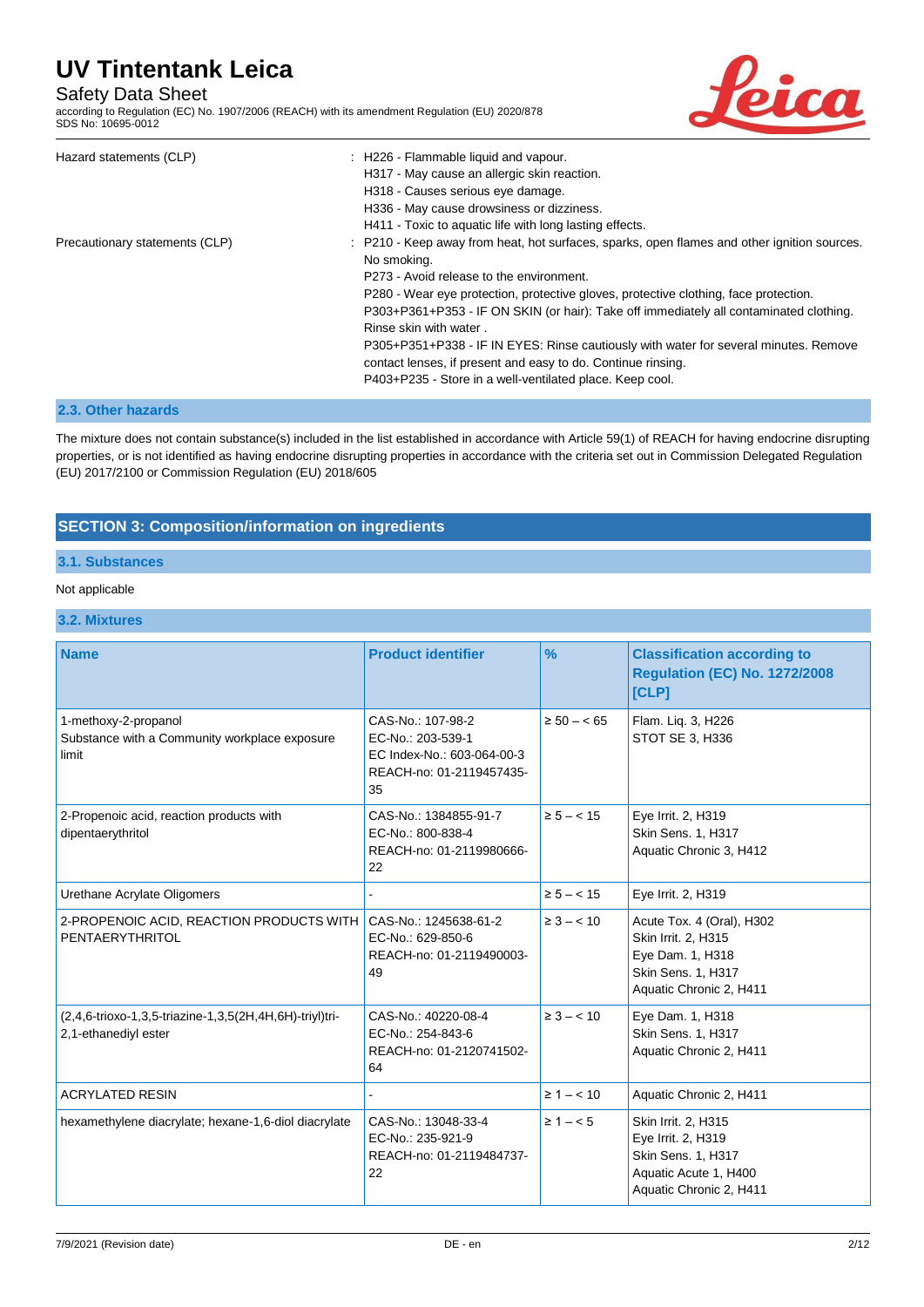## Safety Data Sheet

according to Regulation (EC) No. 1907/2006 (REACH) with its amendment Regulation (EU) 2020/878 SDS No: 10695-0012



| <b>Name</b>                                                                            | <b>Product identifier</b>                                                  | $\frac{9}{6}$      | <b>Classification according to</b><br><b>Regulation (EC) No. 1272/2008</b><br>[CLP]                 |
|----------------------------------------------------------------------------------------|----------------------------------------------------------------------------|--------------------|-----------------------------------------------------------------------------------------------------|
| ethoxylated trimethylolpropanetriacrylate                                              | CAS-No.: 28961-43-5<br>EC-No.: 500-066-5<br>REACH-no: 01-2119489900-<br>30 | $\ge 1 - 5$        | Eye Irrit. 2, H319<br>Skin Sens. 1, H317                                                            |
| diphenyl(2,4,6-trimethylbenzoyl)phosphine oxide                                        | CAS-No.: 75980-60-8<br>EC-No.: 278-355-8<br>REACH-no: 01-2119972295-<br>29 | $\geq 1 - 5$       | Repr. 2, H361f                                                                                      |
| 2-hydroxy-1-(4-(4-(2-hydroxy-2-<br>methylpropionyl)benzyl)phenyl)-2-methylpropan-1-one | CAS-No.: 474510-57-1<br>EC-No.: 444-860-9<br>EC Index-No.: 606-140-00-4    | $\geq 0.5 - < 3$   | STOT RE 2, H373<br>Aquatic Acute 1, H400<br>Aquatic Chronic 1, H410                                 |
| 2-methoxypropanol                                                                      | CAS-No.: 1589-47-5<br>EC-No.: 216-455-5<br>EC Index-No.: 603-106-00-0      | $\geq 0.1 - < 0.3$ | Flam. Liq. 3, H226<br>Repr. 1B, H360D<br>STOT SE 3, H335<br>Skin Irrit. 2, H315<br>Eye Dam. 1, H318 |

Full text of H- and EUH-statements: see section 16

## **SECTION 4: First aid measures**

| 4.1. Description of first aid measures                                                        |                                                                                                                                                         |
|-----------------------------------------------------------------------------------------------|---------------------------------------------------------------------------------------------------------------------------------------------------------|
| First-aid measures general                                                                    | : Take off immediately all contaminated clothing.                                                                                                       |
| First-aid measures after inhalation                                                           | : Remove person to fresh air and keep comfortable for breathing. Make the affected person<br>rest and keep at warm. Call a doctor.                      |
| First-aid measures after skin contact                                                         | : Rinse skin with water/shower. Take off immediately all contaminated clothing. If skin<br>irritation or rash occurs: Get medical advice/attention.     |
| First-aid measures after eye contact                                                          | : Rinse cautiously with water for several minutes. Remove contact lenses, if present and easy<br>to do. Continue rinsing. Call a physician immediately. |
| First-aid measures after ingestion                                                            | : Do not induce vomiting. If swallowed, seek medical advice immediately and show this<br>container or label.                                            |
| 4.2. Most important symptoms and effects, both acute and delayed                              |                                                                                                                                                         |
| Symptoms/effects<br>Symptoms/effects after skin contact<br>Symptoms/effects after eye contact | : May cause drowsiness or dizziness.<br>: May cause an allergic skin reaction.<br>: Serious damage to eyes.                                             |

**4.3. Indication of any immediate medical attention and special treatment needed**

Treat symptomatically.

| <b>SECTION 5: Firefighting measures</b>                         |                                                                            |  |
|-----------------------------------------------------------------|----------------------------------------------------------------------------|--|
| 5.1. Extinguishing media                                        |                                                                            |  |
| Suitable extinguishing media<br>Unsuitable extinguishing media  | Water spray. Dry powder. Foam. Carbon dioxide.<br>: high volume water jet. |  |
| 5.2. Special hazards arising from the substance or mixture      |                                                                            |  |
| Fire hazard<br>Hazardous decomposition products in case of fire | Flammable liquid and vapour.<br>: Toxic fumes may be released.             |  |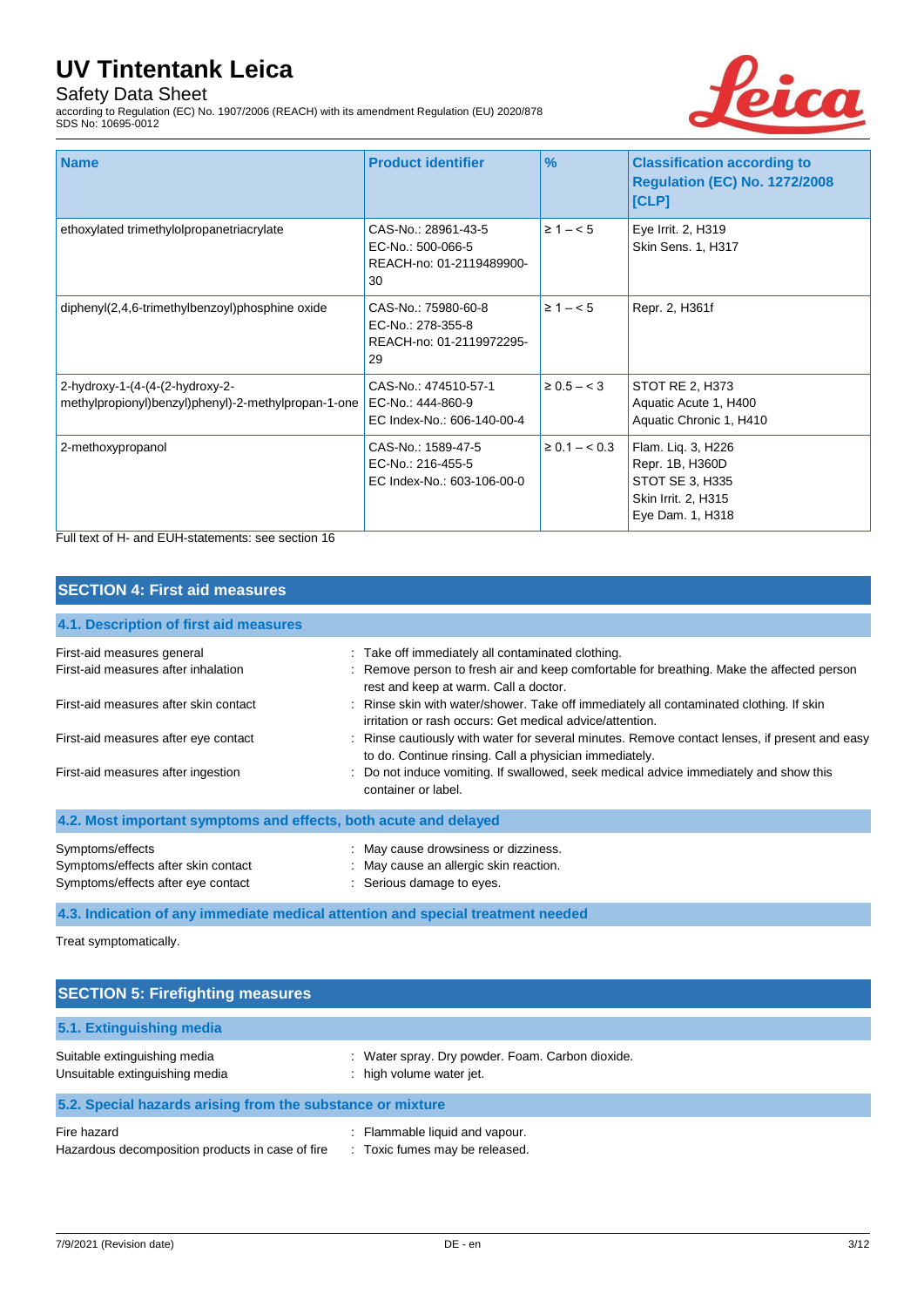## Safety Data Sheet

according to Regulation (EC) No. 1907/2006 (REACH) with its amendment Regulation (EU) 2020/878 SDS No: 10695-0012



| 5.3. Advice for firefighters                  |                                                                                                                                             |
|-----------------------------------------------|---------------------------------------------------------------------------------------------------------------------------------------------|
| Protection during firefighting                | : Do not attempt to take action without suitable protective equipment. Self-contained<br>breathing apparatus. Complete protective clothing. |
| <b>SECTION 6: Accidental release measures</b> |                                                                                                                                             |
|                                               |                                                                                                                                             |

**6.1. Personal precautions, protective equipment and emergency procedures**

### **6.1.1. For non-emergency personnel**

Emergency procedures **interpretatal contracts** ventilate spillage area. No open flames, no sparks, and no smoking. Avoid breathing dust/fume/gas/mist/vapours/spray. Avoid contact with skin and eyes.

### **6.1.2. For emergency responders**

Protective equipment **interval of the CO** not attempt to take action without suitable protective equipment. For further information refer to section 8: "Exposure controls/personal protection".

#### **6.2. Environmental precautions**

Avoid release to the environment. Do not discharge into the drains/surface waters/groundwater. Notify authorities if product enters sewers or public waters.

| 6.3. Methods and material for containment and cleaning up       |                                                                                                                                           |  |
|-----------------------------------------------------------------|-------------------------------------------------------------------------------------------------------------------------------------------|--|
| For containment<br>Methods for cleaning up<br>Other information | : Collect spillage.<br>: Take up liquid spill into absorbent material.<br>: Dispose of materials or solid residues at an authorized site. |  |
|                                                                 |                                                                                                                                           |  |

## **6.4. Reference to other sections**

For further information refer to section 13.

| <b>SECTION 7: Handling and storage</b>                                                                                     |                                                                                                                                                                                                                                                                                                                                                                                                                                                                                                                                                                                                                                                     |
|----------------------------------------------------------------------------------------------------------------------------|-----------------------------------------------------------------------------------------------------------------------------------------------------------------------------------------------------------------------------------------------------------------------------------------------------------------------------------------------------------------------------------------------------------------------------------------------------------------------------------------------------------------------------------------------------------------------------------------------------------------------------------------------------|
| 7.1. Precautions for safe handling                                                                                         |                                                                                                                                                                                                                                                                                                                                                                                                                                                                                                                                                                                                                                                     |
| Precautions for safe handling<br>Hygiene measures                                                                          | Keep away from heat, hot surfaces, sparks, open flames and other ignition sources. No<br>smoking. Use only non-sparking tools. Take precautionary measures against static<br>discharge. Flammable vapours may accumulate in the container. Wear personal protective<br>equipment. Use only outdoors or in a well-ventilated area. Avoid breathing<br>dust/fume/gas/mist/vapours/spray. Avoid contact with skin and eyes.<br>Contaminated work clothing should not be allowed out of the workplace. Wash<br>contaminated clothing before reuse. Do not eat, drink or smoke when using this product.<br>Always wash hands after handling the product. |
| 7.2. Conditions for safe storage, including any incompatibilities                                                          |                                                                                                                                                                                                                                                                                                                                                                                                                                                                                                                                                                                                                                                     |
| <b>Technical measures</b><br>Storage conditions<br>Storage temperature<br>Heat and ignition sources<br>Storage class (LGK) | : Ground/bond container and receiving equipment.<br>Store in a well-ventilated place. Keep cool. Keep container tightly closed.<br>: $< 20 °C$<br>Keep away from open flames, hot surfaces and sources of ignition. Store away from direct<br>sunlight or other heat sources.<br>: LGK 3 - Flammable liquids                                                                                                                                                                                                                                                                                                                                        |
| 7.3. Specific end use(s)                                                                                                   |                                                                                                                                                                                                                                                                                                                                                                                                                                                                                                                                                                                                                                                     |

No additional information available

### **SECTION 8: Exposure controls/personal protection**

### **8.1. Control parameters**

**8.1.1 National occupational exposure and biological limit values**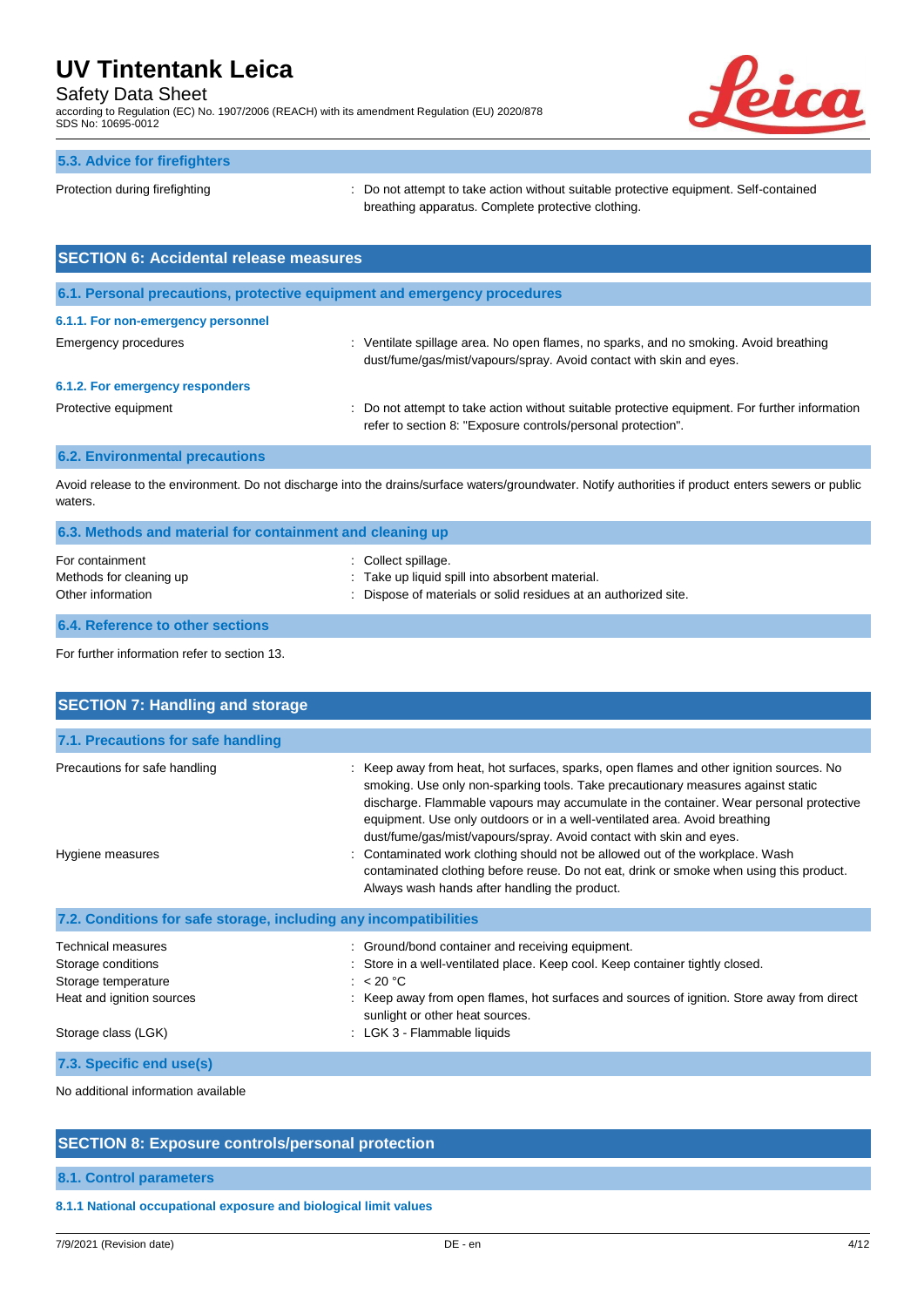## Safety Data Sheet

according to Regulation (EC) No. 1907/2006 (REACH) with its amendment Regulation (EU) 2020/878 SDS No: 10695-0012



| 1-methoxy-2-propanol (107-98-2)                           |                                                                                                                                                                                                                                                                                                                                                                                                          |  |  |
|-----------------------------------------------------------|----------------------------------------------------------------------------------------------------------------------------------------------------------------------------------------------------------------------------------------------------------------------------------------------------------------------------------------------------------------------------------------------------------|--|--|
| <b>EU - Indicative Occupational Exposure Limit (IOEL)</b> |                                                                                                                                                                                                                                                                                                                                                                                                          |  |  |
| Local name                                                | 1-Methoxypropanol-2                                                                                                                                                                                                                                                                                                                                                                                      |  |  |
| <b>IOEL TWA</b>                                           | 375 mg/m <sup>3</sup>                                                                                                                                                                                                                                                                                                                                                                                    |  |  |
| IOEL TWA [ppm]                                            | 100 ppm                                                                                                                                                                                                                                                                                                                                                                                                  |  |  |
| <b>IOEL STEL</b>                                          | 568 mg/m <sup>3</sup>                                                                                                                                                                                                                                                                                                                                                                                    |  |  |
| IOEL STEL [ppm]                                           | 150 ppm                                                                                                                                                                                                                                                                                                                                                                                                  |  |  |
| Remark                                                    | Skin                                                                                                                                                                                                                                                                                                                                                                                                     |  |  |
| Regulatory reference                                      | COMMISSION DIRECTIVE 2000/39/EC                                                                                                                                                                                                                                                                                                                                                                          |  |  |
| <b>Germany - Occupational Exposure Limits (TRGS 900)</b>  |                                                                                                                                                                                                                                                                                                                                                                                                          |  |  |
| Local name                                                | 1-Methoxy-2-propanol                                                                                                                                                                                                                                                                                                                                                                                     |  |  |
| AGW (OEL TWA) [1]                                         | 370 mg/m <sup>3</sup> (The risk of damage to the embryo or fetus can be excluded when AGW and<br>BGW values are observed)                                                                                                                                                                                                                                                                                |  |  |
| AGW (OEL TWA) [2]                                         | 100 ppm (The risk of damage to the embryo or fetus can be excluded when AGW and<br>BGW values are observed)                                                                                                                                                                                                                                                                                              |  |  |
| Peak exposure limitation factor                           | 2(1)                                                                                                                                                                                                                                                                                                                                                                                                     |  |  |
| Remark                                                    | DFG - Senatskommission zur Prüfung gesundheitsschädlicher Arbeitsstoffe der DFG<br>(MAK-Kommission); EU - Europäische Union (Von der EU wurde ein Luftgrenzwert<br>festgelegt: Abweichungen bei Wert und Spitzenbegrenzung sind möglich); Y - Ein Risiko<br>der Fruchtschädigung braucht bei Einhaltung des Arbeitsplatzgrenzwertes und des<br>biologischen Grenzwertes (BGW) nicht befürchtet zu werden |  |  |
| Regulatory reference                                      | TRGS900                                                                                                                                                                                                                                                                                                                                                                                                  |  |  |
| <b>Germany - Biological limit values (TRGS 903)</b>       |                                                                                                                                                                                                                                                                                                                                                                                                          |  |  |
| Local name                                                | 1-Methoxypropan-2-ol                                                                                                                                                                                                                                                                                                                                                                                     |  |  |
| Biological limit value                                    | 15 mg/l Parameter: 1-Methoxypropan-2-ol - Medium: urine - Sampling time: end of shift                                                                                                                                                                                                                                                                                                                    |  |  |
| Regulatory reference                                      | <b>TRGS 903</b>                                                                                                                                                                                                                                                                                                                                                                                          |  |  |
| 2-methoxypropanol (1589-47-5)                             |                                                                                                                                                                                                                                                                                                                                                                                                          |  |  |
| <b>Germany - Occupational Exposure Limits (TRGS 900)</b>  |                                                                                                                                                                                                                                                                                                                                                                                                          |  |  |
| Local name                                                | Methoxypropanol                                                                                                                                                                                                                                                                                                                                                                                          |  |  |
| AGW (OEL TWA) [1]                                         | $19$ mg/m <sup>3</sup>                                                                                                                                                                                                                                                                                                                                                                                   |  |  |
| AGW (OEL TWA) [2]                                         | 5 ppm                                                                                                                                                                                                                                                                                                                                                                                                    |  |  |
| Peak exposure limitation factor                           | 2(1)                                                                                                                                                                                                                                                                                                                                                                                                     |  |  |
| Remark                                                    | DFG - Senatskommission zur Prüfung gesundheitsschädlicher Arbeitsstoffe der DFG<br>(MAK-Kommission); H - hautresorptiv; Z - Ein Risiko der Fruchtschädigung kann auch bei<br>Einhaltung des AGW und des BGW nicht ausgeschlossen werden                                                                                                                                                                  |  |  |
| Regulatory reference                                      | <b>TRGS900</b>                                                                                                                                                                                                                                                                                                                                                                                           |  |  |

## **8.1.2. Recommended monitoring procedures**

No additional information available

### **8.1.3. Air contaminants formed**

No additional information available

#### **8.1.4. DNEL and PNEC**

No additional information available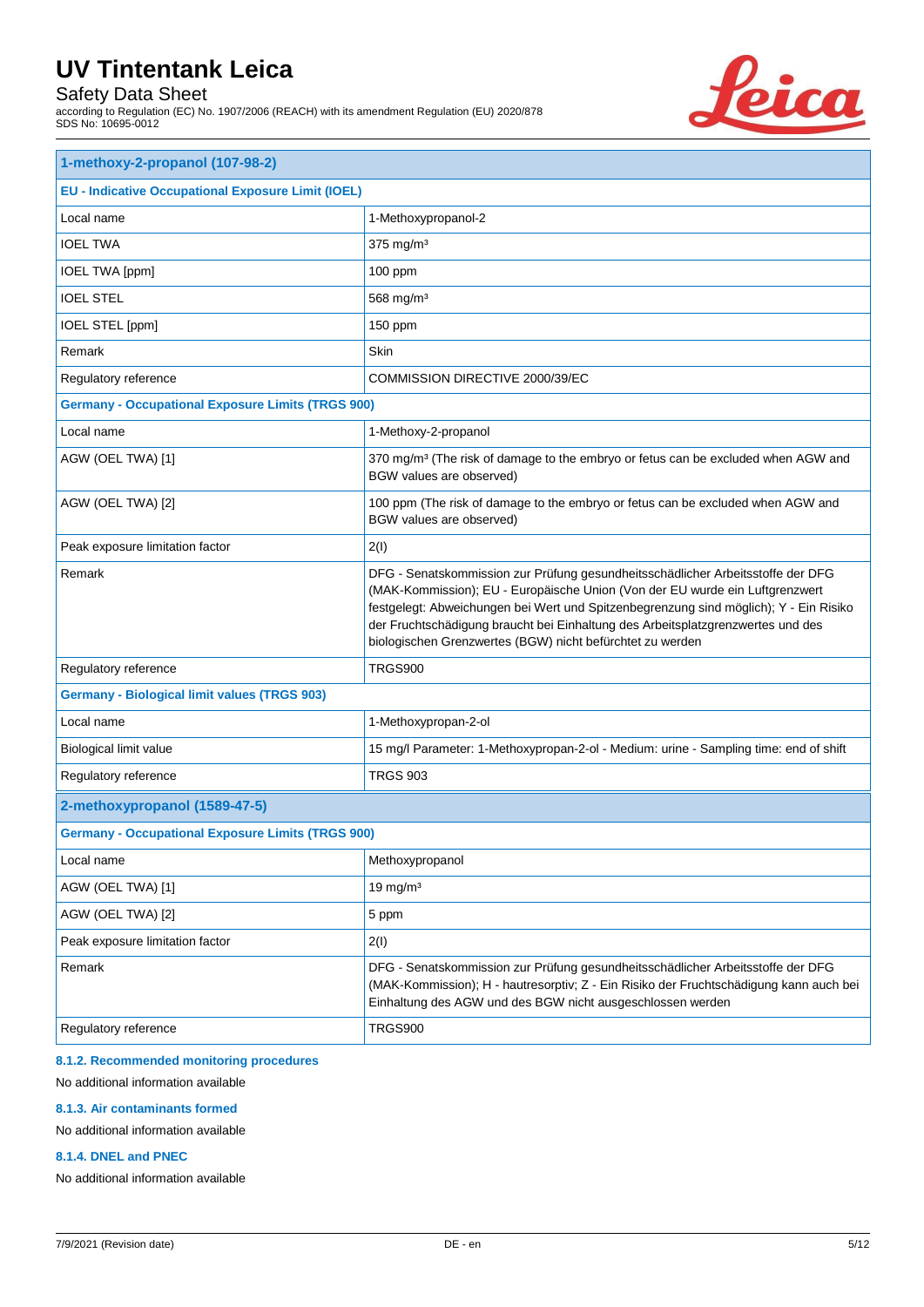Safety Data Sheet

according to Regulation (EC) No. 1907/2006 (REACH) with its amendment Regulation (EU) 2020/878 SDS No: 10695-0012



#### **8.1.5. Control banding**

No additional information available

#### **8.2. Exposure controls**

#### **8.2.1. Appropriate engineering controls**

#### **Appropriate engineering controls:**

Ensure good ventilation of the work station.

#### **8.2.2. Personal protection equipment**

**8.2.2.1. Eye and face protection**

#### **Eye protection:** Wear closed safety glasses

**8.2.2.2. Skin protection**

#### **Skin and body protection:**

Wear suitable protective clothing

#### **Hand protection:**

Protective gloves. Requirements can vary as a function of the use. Therefore it is necessary to adhere additionally to the recommendations given by the manufacturer of protective gloves. Select the appropriate glove material adhering to the breakthrough time, permeation rate and the degradation

| <b>Hand protection</b>                               |                      |                        |                |                    |          |
|------------------------------------------------------|----------------------|------------------------|----------------|--------------------|----------|
| Type                                                 | <b>Material</b>      | <b>Permeation</b>      | Thickness (mm) | <b>Penetration</b> | Standard |
| Long protective gloves,<br>which go over the sleeves | Nitrile rubber (NBR) | $5$ ( $>$ 240 minutes) | 0,4            |                    |          |

#### **8.2.2.3. Respiratory protection**

#### **Respiratory protection:**

In case of insufficient ventilation, wear suitable respiratory equipment

#### **8.2.2.4. Thermal hazards**

No additional information available

#### **8.2.3. Environmental exposure controls**

#### **Environmental exposure controls:**

Avoid release to the environment.

| <b>SECTION 9: Physical and chemical properties</b>         |                   |  |
|------------------------------------------------------------|-------------------|--|
| 9.1. Information on basic physical and chemical properties |                   |  |
| Physical state                                             | $:$ Liquid        |  |
| Colour                                                     | $:$ Black.        |  |
| Odour                                                      | : characteristic. |  |
| Odour threshold                                            | : Not available   |  |
| Melting point                                              | Not available     |  |
| Freezing point                                             | : Not available   |  |
| Boiling point                                              | : Not available   |  |
| Flammability                                               | : Not applicable  |  |
| <b>Explosive limits</b>                                    | : Not available   |  |
| Lower explosive limit (LEL)                                | : Not available   |  |
| Upper explosive limit (UEL)                                | : Not available   |  |
| Flash point                                                | : $30^{\circ}$ C  |  |
| Auto-ignition temperature                                  | : Not available   |  |
| Decomposition temperature                                  | Not available     |  |
| pH                                                         | : Not available   |  |
| Viscosity, kinematic                                       | Not available     |  |
| Solubility                                                 | : Not available   |  |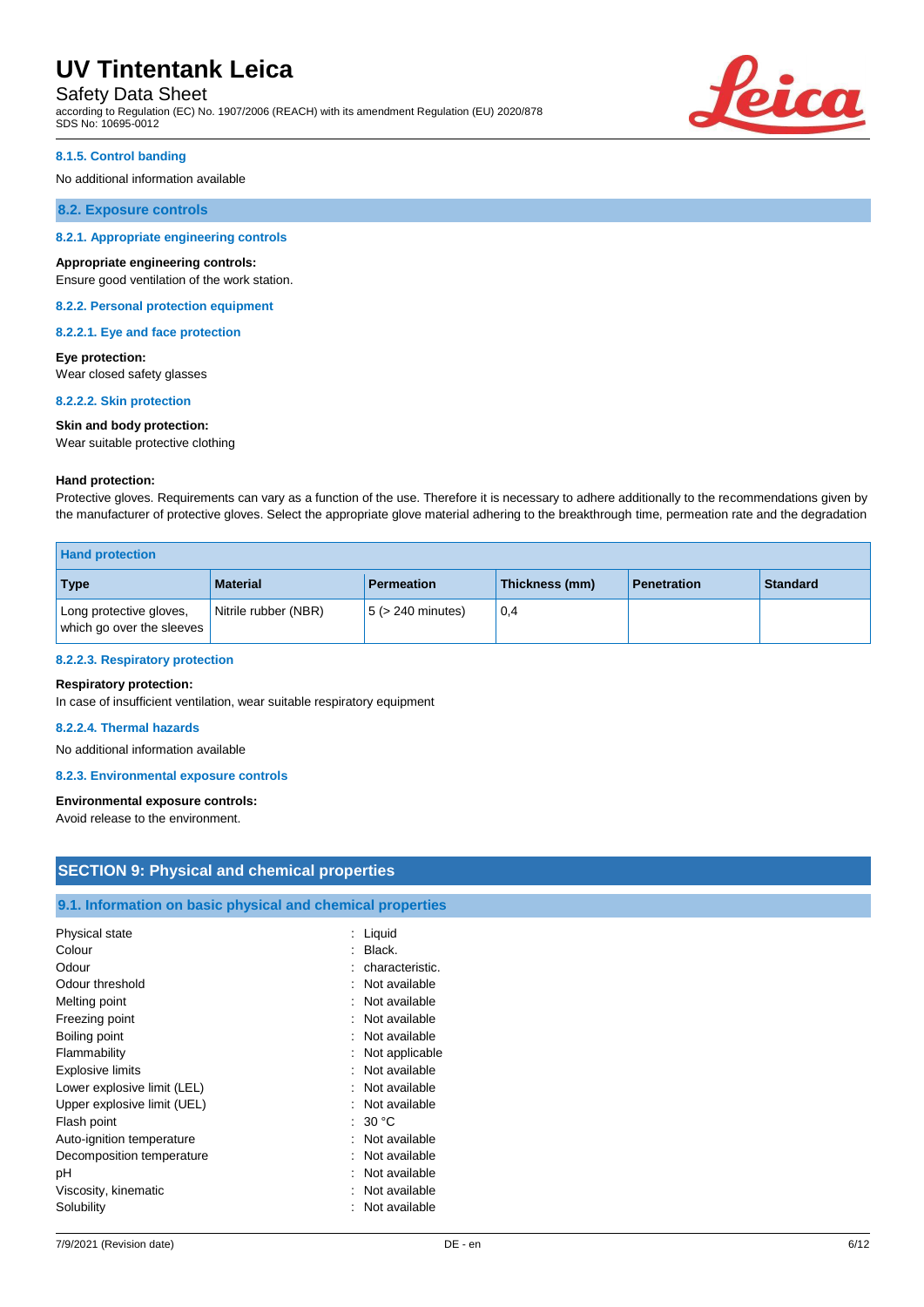## Safety Data Sheet

according to Regulation (EC) No. 1907/2006 (REACH) with its amendment Regulation (EU) 2020/878 SDS No: 10695-0012



| Partition coefficient n-octanol/water (Log Kow) | : Not available |
|-------------------------------------------------|-----------------|
| Vapour pressure                                 | Not available   |
| Vapour pressure at 50 °C                        | Not available   |
| Density                                         | Not available   |
| Relative density                                | : Not available |
| Relative vapour density at 20 °C                | : Not available |
| Particle size                                   | Not applicable  |
| Particle size distribution                      | Not applicable  |
| Particle shape                                  | Not applicable  |
| Particle aspect ratio                           | Not applicable  |
| Particle aggregation state                      | Not applicable  |
| Particle agglomeration state                    | Not applicable  |
| Particle specific surface area                  | Not applicable  |
| Particle dustiness                              | Not applicable  |

#### **9.2. Other information**

#### **9.2.1. Information with regard to physical hazard classes**

No additional information available

### **9.2.2. Other safety characteristics**

No additional information available

## **SECTION 10: Stability and reactivity**

#### **10.1. Reactivity**

Flammable liquid and vapour.

**10.2. Chemical stability**

Stable under normal conditions.

**10.3. Possibility of hazardous reactions**

No dangerous reactions known under normal conditions of use.

**10.4. Conditions to avoid**

Avoid contact with hot surfaces. Heat. No flames, no sparks. Eliminate all sources of ignition.

**10.5. Incompatible materials**

Oxidizing agent. Combustible materials.

**10.6. Hazardous decomposition products**

Under normal conditions of storage and use, hazardous decomposition products should not be produced.

## **SECTION 11: Toxicological information 11.1. Information on hazard classes as defined in Regulation (EC) No 1272/2008** Acute toxicity (oral) **Example 2** Constant Constant Constant Constant Constant Constant Constant Constant Constant Acute toxicity (dermal) **Example 20** Acute toxicity (dermal) Acute toxicity (inhalation) **induction** : Not classified **2-PROPENOIC ACID, REACTION PRODUCTS WITH PENTAERYTHRITOL (1245638-61-2)** ATE CLP (oral) and the state of the state of the state of 500 mg/kg bodyweight Skin corrosion/irritation : Not classified Serious eye damage/irritation  $\cdot$  : Causes serious eye damage.

Respiratory or skin sensitisation : May cause an allergic skin reaction.

Germ cell mutagenicity **Second Contract Contract Contract Contract Contract Contract Contract Contract Contract Contract Contract Contract Contract Contract Contract Contract Contract Contract Contract Contract Contract Co**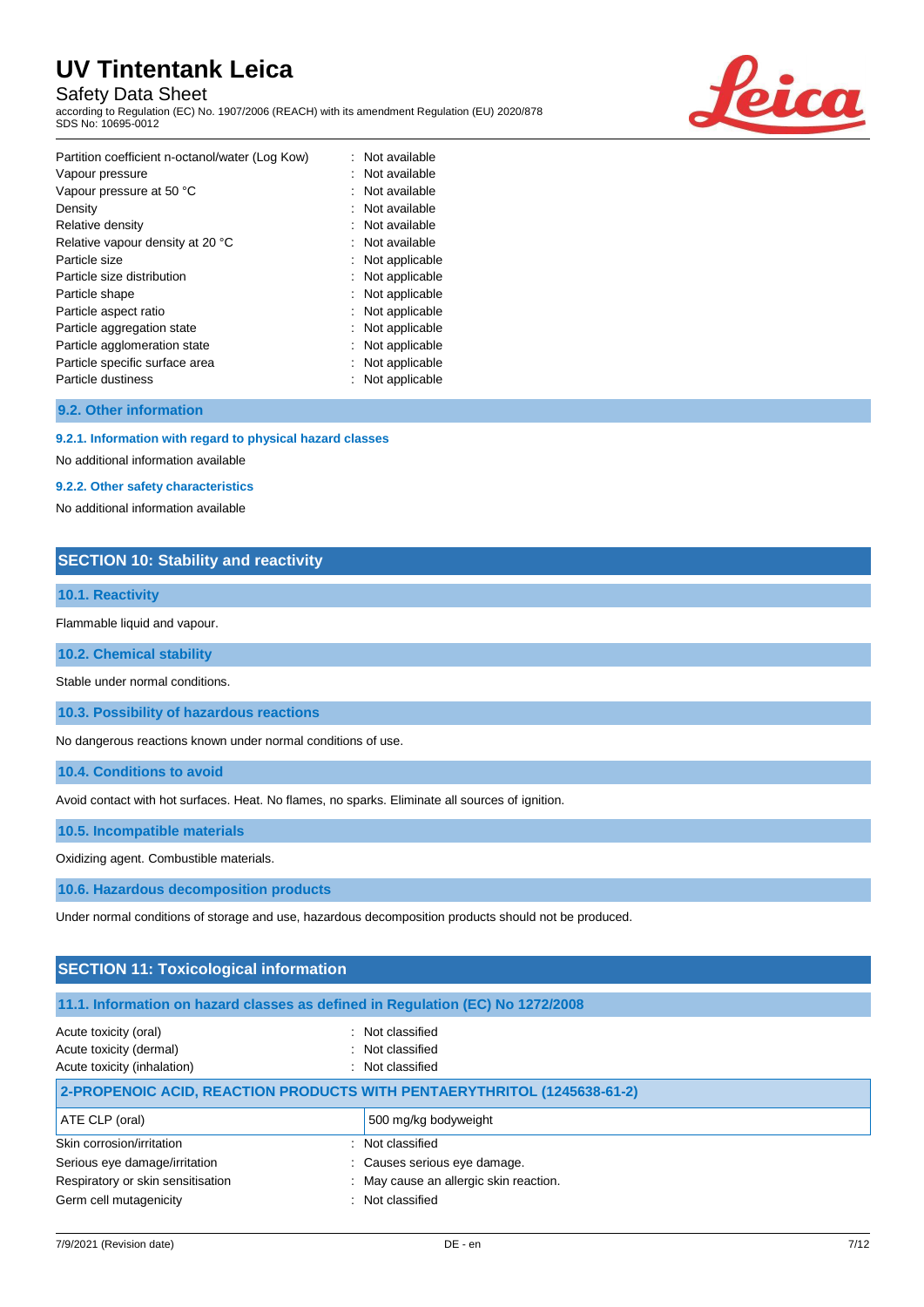## Safety Data Sheet

according to Regulation (EC) No. 1907/2006 (REACH) with its amendment Regulation (EU) 2020/878 SDS No: 10695-0012



| Carcinogenicity                                                                                  | : Not classified                                                   |  |
|--------------------------------------------------------------------------------------------------|--------------------------------------------------------------------|--|
| Reproductive toxicity                                                                            | : Not classified                                                   |  |
| STOT-single exposure                                                                             | May cause drowsiness or dizziness.                                 |  |
| 1-methoxy-2-propanol (107-98-2)                                                                  |                                                                    |  |
| STOT-single exposure                                                                             | May cause drowsiness or dizziness.                                 |  |
| 2-methoxypropanol (1589-47-5)                                                                    |                                                                    |  |
| STOT-single exposure                                                                             | May cause respiratory irritation.                                  |  |
| STOT-repeated exposure                                                                           | Not classified                                                     |  |
| 2-hydroxy-1-(4-(4-(2-hydroxy-2-methylpropionyl)benzyl)phenyl)-2-methylpropan-1-one (474510-57-1) |                                                                    |  |
| STOT-repeated exposure                                                                           | May cause damage to organs through prolonged or repeated exposure. |  |
| Aspiration hazard                                                                                | Not classified                                                     |  |

#### **11.2. Information on other hazards**

No additional information available

## **SECTION 12: Ecological information 12.1. Toxicity** Ecology - general **Ecology** - general  $\cdot$  Toxic to aquatic life with long lasting effects. Hazardous to the aquatic environment, short-term (acute) : Not classified Hazardous to the aquatic environment, long-term (chronic) : Toxic to aquatic life with long lasting effects. **12.2. Persistence and degradability** No additional information available **12.3. Bioaccumulative potential** No additional information available **12.4. Mobility in soil** No additional information available **12.5. Results of PBT and vPvB assessment** No additional information available **12.6. Endocrine disrupting properties** No additional information available **12.7. Other adverse effects**

No additional information available

| <b>SECTION 13: Disposal considerations</b>                                                      |                                                                                                                                                                                                                                     |
|-------------------------------------------------------------------------------------------------|-------------------------------------------------------------------------------------------------------------------------------------------------------------------------------------------------------------------------------------|
| 13.1. Waste treatment methods                                                                   |                                                                                                                                                                                                                                     |
| Waste treatment methods<br>Product/Packaging disposal recommendations<br>Additional information | : Dispose of contents/container in accordance with licensed collector's sorting instructions.<br>: Packaging that cannot be cleaned should be disposed of like the product.<br>: Flammable vapours may accumulate in the container. |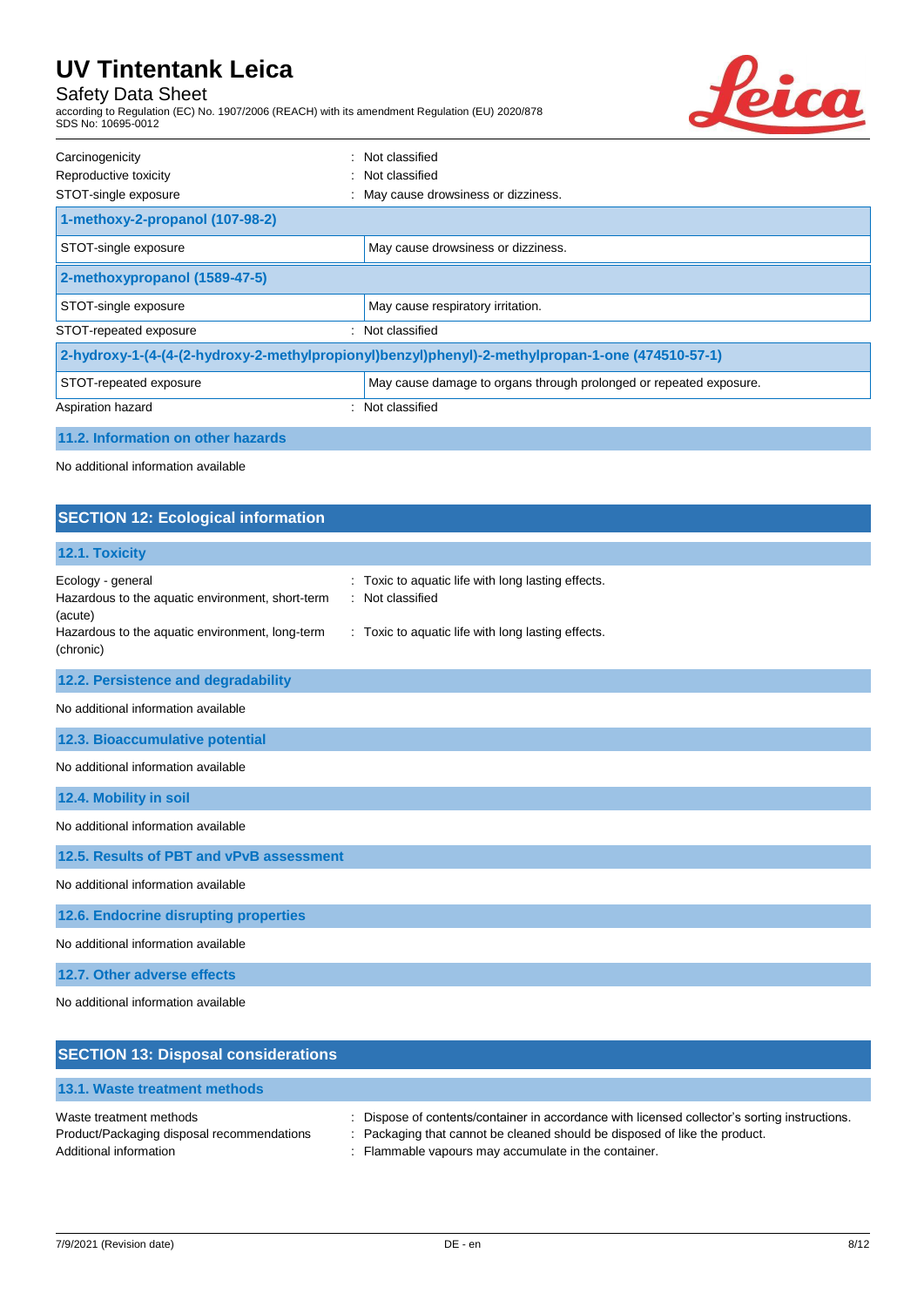## Safety Data Sheet

according to Regulation (EC) No. 1907/2006 (REACH) with its amendment Regulation (EU) 2020/878 SDS No: 10695-0012



## **SECTION 14: Transport information**

| In accordance with ADR / IMDG / IATA / ADN / RID                                      |                                                                                    |                                                                             |                                                                      |                                                                      |
|---------------------------------------------------------------------------------------|------------------------------------------------------------------------------------|-----------------------------------------------------------------------------|----------------------------------------------------------------------|----------------------------------------------------------------------|
| <b>ADR</b>                                                                            | <b>IMDG</b>                                                                        | <b>IATA</b>                                                                 | <b>ADN</b>                                                           | <b>RID</b>                                                           |
|                                                                                       | 14.1. UN number or ID number                                                       |                                                                             |                                                                      |                                                                      |
| <b>UN 1210</b>                                                                        | <b>UN 1210</b>                                                                     | <b>UN 1210</b>                                                              | <b>UN 1210</b>                                                       | <b>UN 1210</b>                                                       |
| 14.2. UN proper shipping name                                                         |                                                                                    |                                                                             |                                                                      |                                                                      |
| PRINTING INK                                                                          | <b>PRINTING INK</b>                                                                | Printing ink                                                                | <b>PRINTING INK</b>                                                  | <b>PRINTING INK</b>                                                  |
| <b>Transport document description</b>                                                 |                                                                                    |                                                                             |                                                                      |                                                                      |
| UN 1210 PRINTING INK, 3,<br>III, (D/E),<br><b>ENVIRONMENTALLY</b><br><b>HAZARDOUS</b> | UN 1210 PRINTING INK, 3,<br>III, MARINE<br>POLLUTANT/ENVIRONME<br>NTALLY HAZARDOUS | UN 1210 Printing ink, 3, III,<br><b>ENVIRONMENTALLY</b><br><b>HAZARDOUS</b> | UN 1210 PRINTING INK, 3,<br>III, ENVIRONMENTALLY<br><b>HAZARDOUS</b> | UN 1210 PRINTING INK, 3,<br>III, ENVIRONMENTALLY<br><b>HAZARDOUS</b> |
| 14.3. Transport hazard class(es)                                                      |                                                                                    |                                                                             |                                                                      |                                                                      |
| 3                                                                                     | 3                                                                                  | 3                                                                           | 3                                                                    | 3                                                                    |
| Ł                                                                                     | 2                                                                                  | ê,                                                                          |                                                                      |                                                                      |
| 14.4. Packing group                                                                   |                                                                                    |                                                                             |                                                                      |                                                                      |
| III                                                                                   | III                                                                                | III                                                                         | Ш                                                                    | III                                                                  |
| <b>14.5. Environmental hazards</b>                                                    |                                                                                    |                                                                             |                                                                      |                                                                      |
| Dangerous for the<br>environment: Yes                                                 | Dangerous for the<br>environment: Yes<br>Marine pollutant: Yes                     | Dangerous for the<br>environment: Yes                                       | Dangerous for the<br>environment: Yes                                | Dangerous for the<br>environment: Yes                                |
| No supplementary information available                                                |                                                                                    |                                                                             |                                                                      |                                                                      |

## **14.6. Special precautions for user**

#### **Overland transport**

| Classification code (ADR)                 | : F1                    |
|-------------------------------------------|-------------------------|
| Special provisions (ADR)                  | 163, 367                |
| Limited quantities (ADR)                  | 51                      |
| Excepted quantities (ADR)                 | E <sub>1</sub>          |
| Packing instructions (ADR)                | P001, IBC03, LP01, R001 |
| Special packing provisions (ADR)          | PP <sub>1</sub>         |
| Mixed packing provisions (ADR)            | <b>MP19</b>             |
| Transport category (ADR)                  | 3                       |
| Hazard identification number (Kemler No.) | 30                      |
| Orange plates                             | 30<br>1210              |
| Tunnel restriction code (ADR)             | D/E<br>÷.               |
| <b>Transport by sea</b>                   |                         |
| Special provisions (IMDG)                 | 163, 223, 367, 955      |
| Limited quantities (IMDG)                 | : 5 L                   |
| Excepted quantities (IMDG)                | : E1                    |
| Packing instructions (IMDG)               | P001, LP01              |
| Special packing provisions (IMDG)         | PP <sub>1</sub>         |
| IBC packing instructions (IMDG)           | IBC03                   |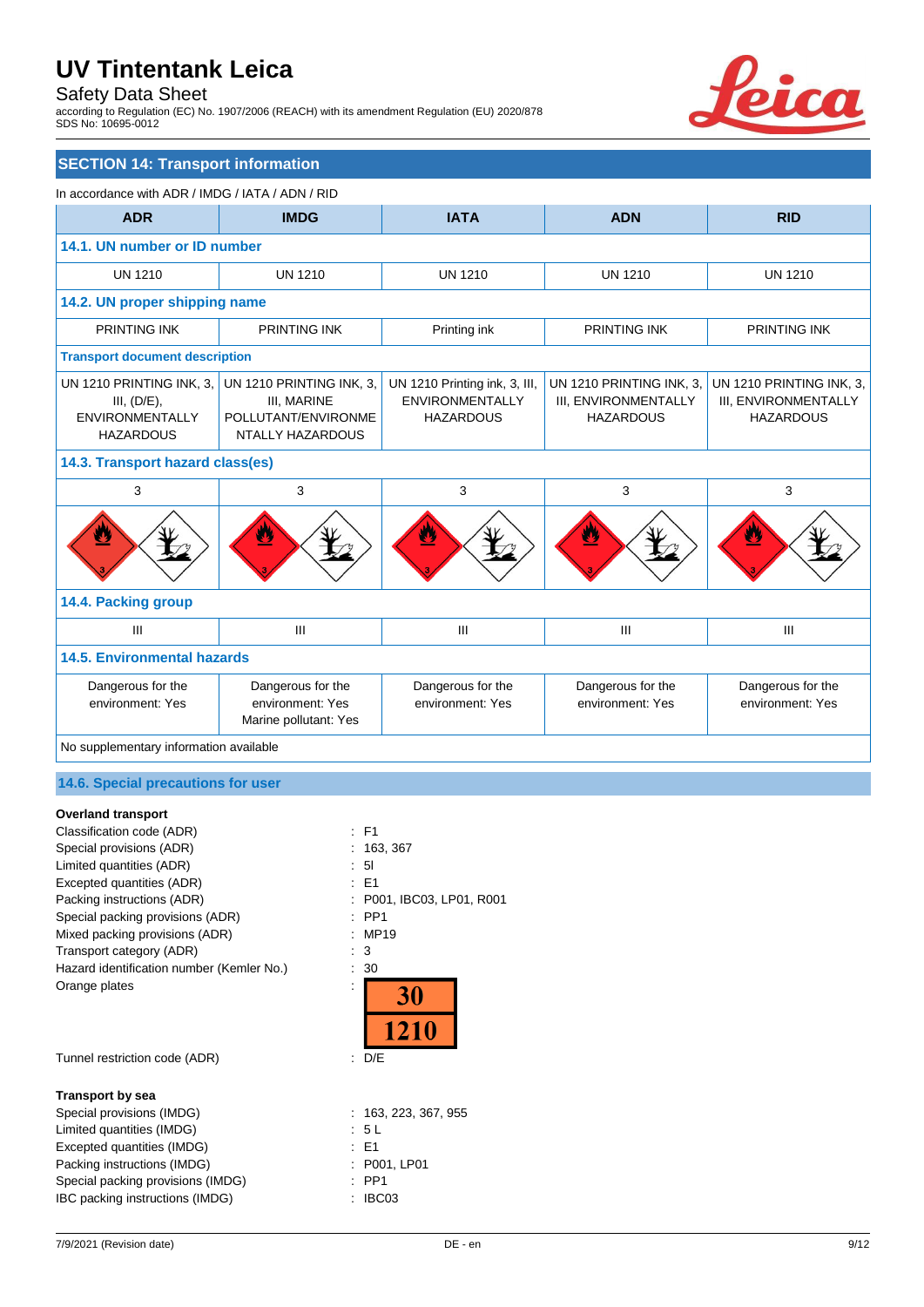## Safety Data Sheet

according to Regulation (EC) No. 1907/2006 (REACH) with its amendment Regulation (EU) 2020/878 SDS No: 10695-0012



| Tank instructions (IMDG)<br>T <sub>2</sub>                                         |  |
|------------------------------------------------------------------------------------|--|
| :TP1<br>Tank special provisions (IMDG)                                             |  |
| F-E<br>EmS-No. (Fire)                                                              |  |
| EmS-No. (Spillage)<br>$\therefore$ S-D                                             |  |
| Stowage category (IMDG)<br>: A                                                     |  |
| Air transport                                                                      |  |
| PCA Excepted quantities (IATA)<br>E1<br>÷                                          |  |
| PCA Limited quantities (IATA)<br>: Y344                                            |  |
| PCA limited quantity max net quantity (IATA)<br>10 <sub>L</sub>                    |  |
| PCA packing instructions (IATA)<br>355                                             |  |
| PCA max net quantity (IATA)<br>60L                                                 |  |
| CAO packing instructions (IATA)<br>366                                             |  |
| CAO max net quantity (IATA)<br>220L                                                |  |
| Special provisions (IATA)<br>: A3, A72, A192                                       |  |
| 3L<br>ERG code (IATA)                                                              |  |
| Inland waterway transport                                                          |  |
|                                                                                    |  |
| Classification code (ADN)<br>$:$ F1                                                |  |
| Special provisions (ADN)<br>: 163, 367                                             |  |
| Limited quantities (ADN)<br>: 5L                                                   |  |
| Excepted quantities (ADN)<br>$E = 1$                                               |  |
| Equipment required (ADN)<br>$:$ PP, EX, A                                          |  |
| Ventilation (ADN)<br>: VE01                                                        |  |
| Number of blue cones/lights (ADN)<br>÷<br>$\mathbf 0$                              |  |
|                                                                                    |  |
| <b>Rail transport</b><br>$:$ F1                                                    |  |
| Classification code (RID)                                                          |  |
| Special provisions (RID)<br>163, 367<br>5L                                         |  |
| Limited quantities (RID)<br>E1                                                     |  |
| Excepted quantities (RID)<br>Packing instructions (RID)<br>P001, IBC03, LP01, R001 |  |
| Transport category (RID)<br>3                                                      |  |

**14.7. Maritime transport in bulk according to IMO instruments**

Not applicable

## **SECTION 15: Regulatory information**

**15.1. Safety, health and environmental regulations/legislation specific for the substance or mixture**

#### **15.1.1. EU-Regulations**

Contains no REACH substances with Annex XVII restrictions

Contains no substance on the REACH candidate list

Contains no REACH Annex XIV substances

Contains no substance subject to Regulation (EU) No 649/2012 of the European Parliament and of the Council of 4 July 2012 concerning the export and import of hazardous chemicals.

Contains no substance subject to Regulation (EU) No 2019/1021 of the European Parliament and of the Council of 20 June 2019 on persistent organic pollutants

Contains no substance subject to Regulation (EU) 2019/1148 of the European Parliament and of the Council of 20 June 2019 on the marketing and use of explosives precursors.

#### **15.1.2. National regulations**

#### **Germany**

| Water hazard class (WGK)                   | : WGK 2, Significantly hazardous to water (Classification according to AwSV, Annex 1) |
|--------------------------------------------|---------------------------------------------------------------------------------------|
| Hazardous Incident Ordinance (12. BImSchV) | Is not subject of the Hazardous Incident Ordinance (12. BlmSchV)                      |

**15.2. Chemical safety assessment**

No chemical safety assessment has been carried out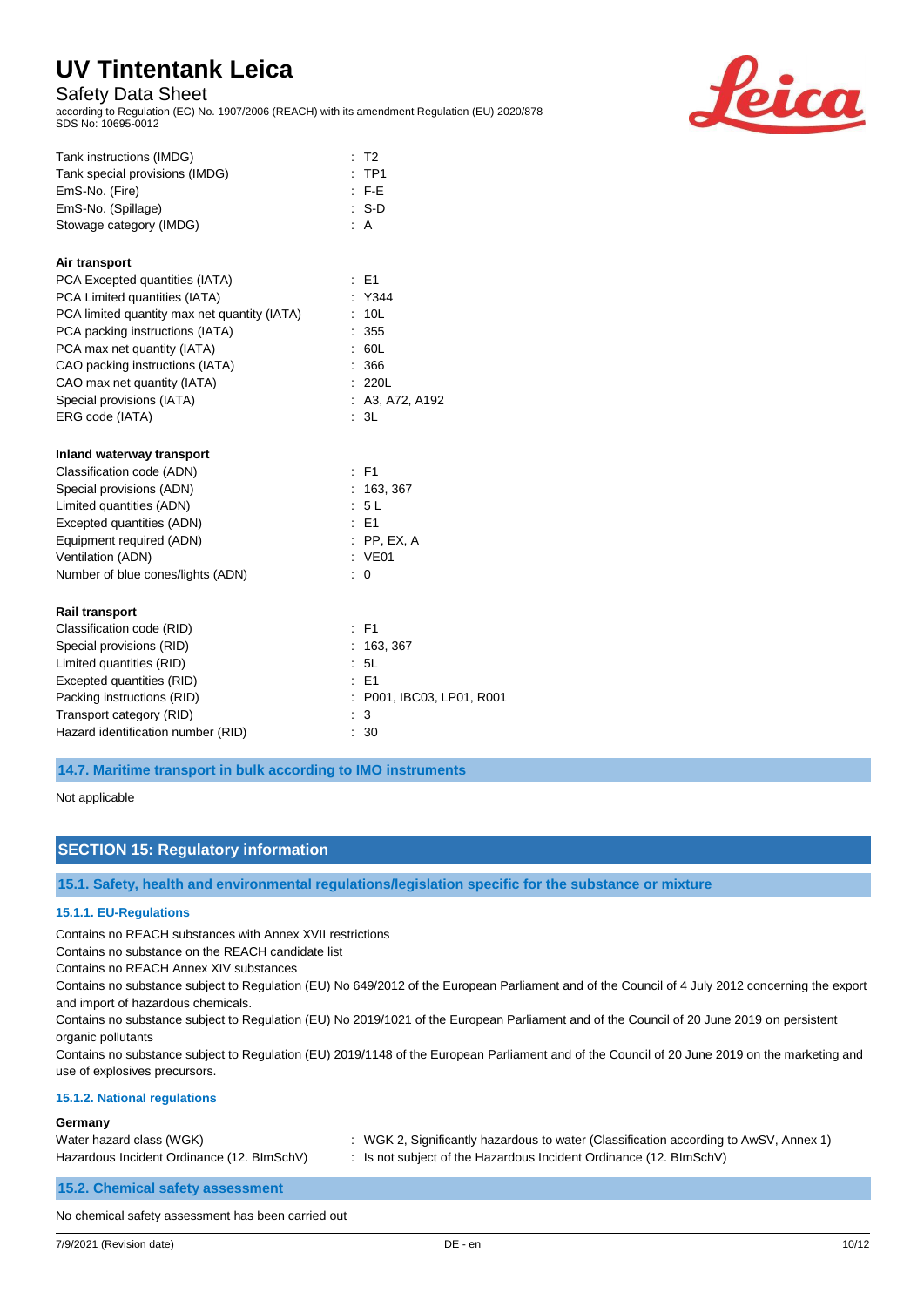## Safety Data Sheet

according to Regulation (EC) No. 1907/2006 (REACH) with its amendment Regulation (EU) 2020/878 SDS No: 10695-0012



## **SECTION 16: Other information**

| <b>Abbreviations and acronyms:</b> |                                                                                                 |  |
|------------------------------------|-------------------------------------------------------------------------------------------------|--|
| <b>ADN</b>                         | European Agreement concerning the International Carriage of Dangerous Goods by Inland Waterways |  |
| <b>ADR</b>                         | European Agreement concerning the International Carriage of Dangerous Goods by Road             |  |
| ATE                                | <b>Acute Toxicity Estimate</b>                                                                  |  |
| <b>BCF</b>                         | <b>Bioconcentration factor</b>                                                                  |  |
| <b>BLV</b>                         | Biological limit value                                                                          |  |
| <b>BOD</b>                         | Biochemical oxygen demand (BOD)                                                                 |  |
| COD                                | Chemical oxygen demand (COD)                                                                    |  |
| <b>DMEL</b>                        | Derived Minimal Effect level                                                                    |  |
| <b>DNEL</b>                        | Derived-No Effect Level                                                                         |  |
| EC-No.                             | European Community number                                                                       |  |
| <b>EC50</b>                        | Median effective concentration                                                                  |  |
| EN                                 | European Standard                                                                               |  |
| <b>IARC</b>                        | International Agency for Research on Cancer                                                     |  |
| <b>IATA</b>                        | International Air Transport Association                                                         |  |
| <b>IMDG</b>                        | International Maritime Dangerous Goods                                                          |  |
| <b>LC50</b>                        | Median lethal concentration                                                                     |  |
| LD50                               | Median lethal dose                                                                              |  |
| LOAEL                              | Lowest Observed Adverse Effect Level                                                            |  |
| <b>NOAEC</b>                       | No-Observed Adverse Effect Concentration                                                        |  |
| <b>NOAEL</b>                       | No-Observed Adverse Effect Level                                                                |  |
| <b>NOEC</b>                        | No-Observed Effect Concentration                                                                |  |
| OECD                               | Organisation for Economic Co-operation and Development                                          |  |
| <b>OEL</b>                         | Occupational Exposure Limit                                                                     |  |
| PBT                                | Persistent Bioaccumulative Toxic                                                                |  |
| <b>PNEC</b>                        | <b>Predicted No-Effect Concentration</b>                                                        |  |
| <b>RID</b>                         | Regulations concerning the International Carriage of Dangerous Goods by Rail                    |  |
| <b>SDS</b>                         | Safety Data Sheet                                                                               |  |
| <b>STP</b>                         | Sewage treatment plant                                                                          |  |
| ThOD                               | Theoretical oxygen demand (ThOD)                                                                |  |
| <b>TLM</b>                         | Median Tolerance Limit                                                                          |  |
| VOC                                | Volatile Organic Compounds                                                                      |  |
| CAS-No.                            | Chemical Abstract Service number                                                                |  |
| N.O.S.                             | Not Otherwise Specified                                                                         |  |
| vPvB                               | Very Persistent and Very Bioaccumulative                                                        |  |
| ED                                 | Endocrine disrupting properties                                                                 |  |
|                                    |                                                                                                 |  |